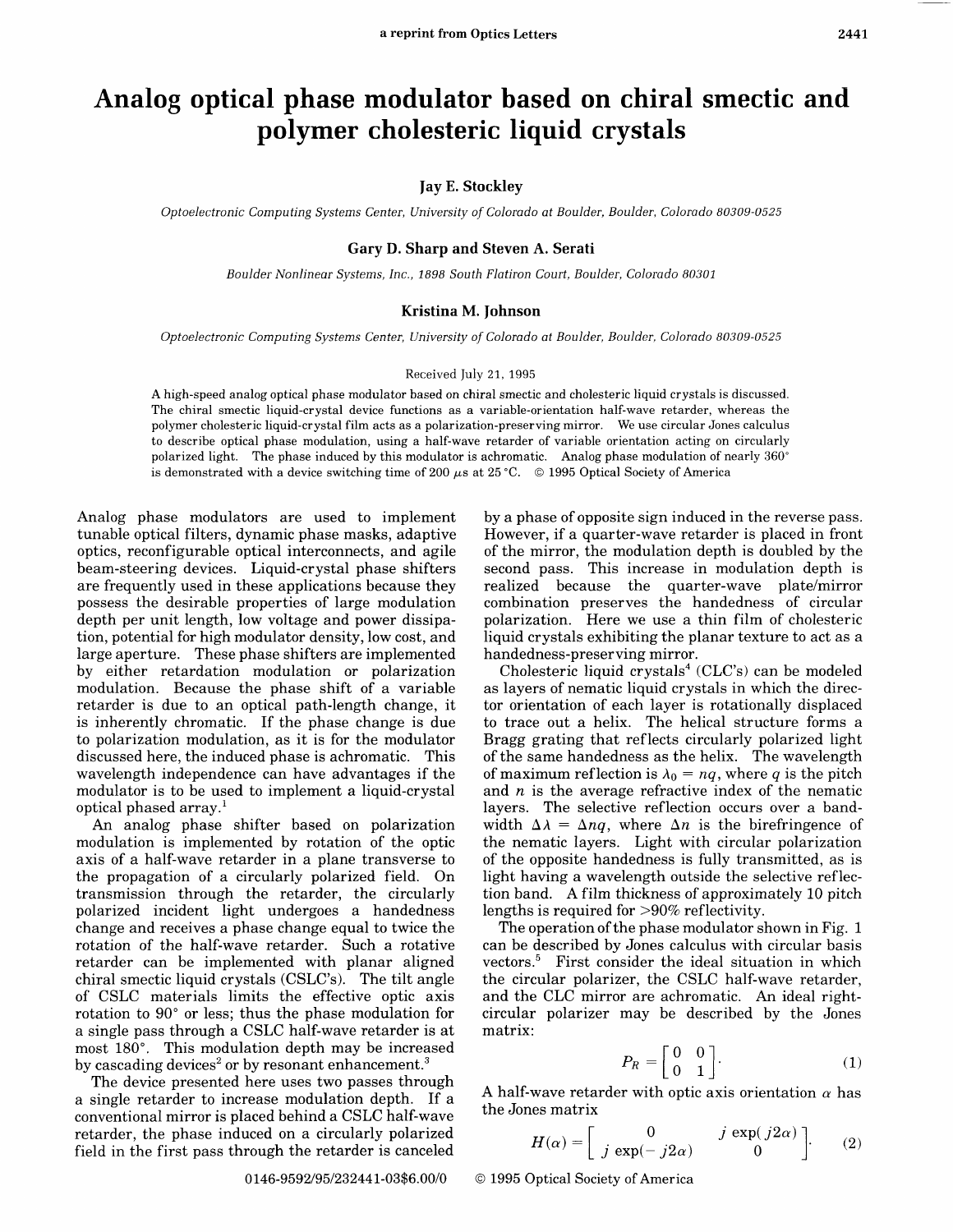The matrix for reflection from an ideal left-helical CLC mirror is

$$
C_L = \begin{bmatrix} 1 & 0 \\ 0 & 0 \end{bmatrix}.
$$
 (3)

For incident right-circularly polarized light, multiplication of the input vector,  $R_p = [0 \; 1]^T$ , and the above matrices gives the reflected electric-field vector:

$$
\hat{E}_r = P_R H(-\alpha) C_L H(\alpha) P_R R_p = \exp(j4\alpha) \begin{bmatrix} 0 \\ -1 \end{bmatrix}.
$$
\n(4)

Equation (4) shows that the phase shift is four times the optic axis rotation of the CSLC half-wave retarder. Thus a CSLC material having an effective optic axis rotation of 90' can achieve a phase-modulation depth of 360'.

Now consider the case in which just the CSLC retarder is chromatic. The retardation can be represented by  $\Gamma = \pi + \xi$ , where  $\xi$  is the wavelengthdependent departure in retardation from a half-wave. The matrix for the retarder becomes

$$
G(\xi, \alpha)
$$
  
= 
$$
\begin{bmatrix} -\sin(\xi/2) & j \exp(j2\alpha)\cos(\xi/2) \\ j \exp(-j2\alpha)\cos(\xi/2) & -\sin(\xi/2) \end{bmatrix}
$$
 (5)

Replacing the  $H$  matrices in Eq. (4) by  $G$  matrices as defined in Eq. (5), one obtains the reflected field component for the case of a chromatic CSLC retarder:

$$
\hat{E}_r = \exp(j4\alpha) \begin{bmatrix} 0 \\ -\cos^2(\xi/2) \end{bmatrix}.
$$
 (6)

The deviation in retardance with wavelength is manifested as a loss in amplitude. However, the phase modulation is achromatic, depending only on the orientation of the optic axis,  $\alpha$ .

The phase modulator discussed in this Letter is based on a planar-aligned CSLC half-wave retarder and a polymer cholesteric liquid-crystal (PCLC) mirror. We fabricated the PCLC mirror by using a side-chain liquid-crystal polymer exhibiting the cholesteric phase. This film is approximately 4.5  $\mu$ m thick and reflects 927o of left-circularly polarized 632.8-nm laser light. The PCLC mirror offers a distinct advantage over a quarter-wave retarder and a conventional mirror in that the reflecting surface has the potential to be situated in close contact with the active chiral smectic retarder. In such an integrated device, the beam undergoes minimal diffraction between passes through the half-wave retarder. This is important for efficient high-resolution multiple-pixel phase modulators.

The CSLC cell was fabricated with  $2-\mu m$  spacers and a buffed polymer alignment. The device was measured to be a half-wave retarder at 646 nm for no voltage applied. The retarder demonstrated an analog rotation of its optic axis from its zero-field monostable state to approximately 88' for applied ac voltages having amplitudes as high as 5 V. As the frequency of the applied voltage was increased from  $0.2$  Hz to  $2$  kHz, the optic axis rotation became more linear in relation

to the applied electric field. During switching, a small  $(10\%)$  change in retardation of the device was observed. This change in retardation results from a combination of uniform conical switching and layer tilt with respect to the substrates.<sup>6</sup> However, as discussed above, a retardation change has no effect on phase modulation.

For a voltage of 1-kHz frequency, the  $10-90\%$  rise time was measured to be 200  $\mu$ s, and the 90-10% fall time was 238  $\mu$ s. The response time can be decreased with an increase in temperature. Fortunately for this type of CSLC material the tilt angle is relatively independent of temperature in the smectic phase.<sup>7</sup> Consequently, an increase in speed obtained by heating the material will not significantly reduce the phase-modulation depth.

A bulk phase modulator using a CSLC retarder and a PCLC mirror was placed in one arm of a Michelson interferometer, as shown in Fig. 2. The other arm contained a PCLC mirror to provide equal amplitudes in each arm. The remainder of the setup consisted



Fig. 1. Schematic of the analog optical phase modulator. A ideal right-circular input polarizer is assumed. The CSLC retarder has a variable orientation,  $\alpha$ , and the CLC mirror is left helical. The notation under each device corresponds to that used in Eqs.  $(1)-(4)$ .



Fig.2. Schematic of the Michelson interferometer used to demonstrate the bulk phase modulator, which is in one arm. The other arm has just a PCLC mirror. The source is a linearly polarized He-Ne laser. A quarterwave retarder converts the light to circular polarization. The nonpolarizing beam cube splits the light into the two arms. On refiection, the light is recombined by the cube and interferes at the microscope objective.